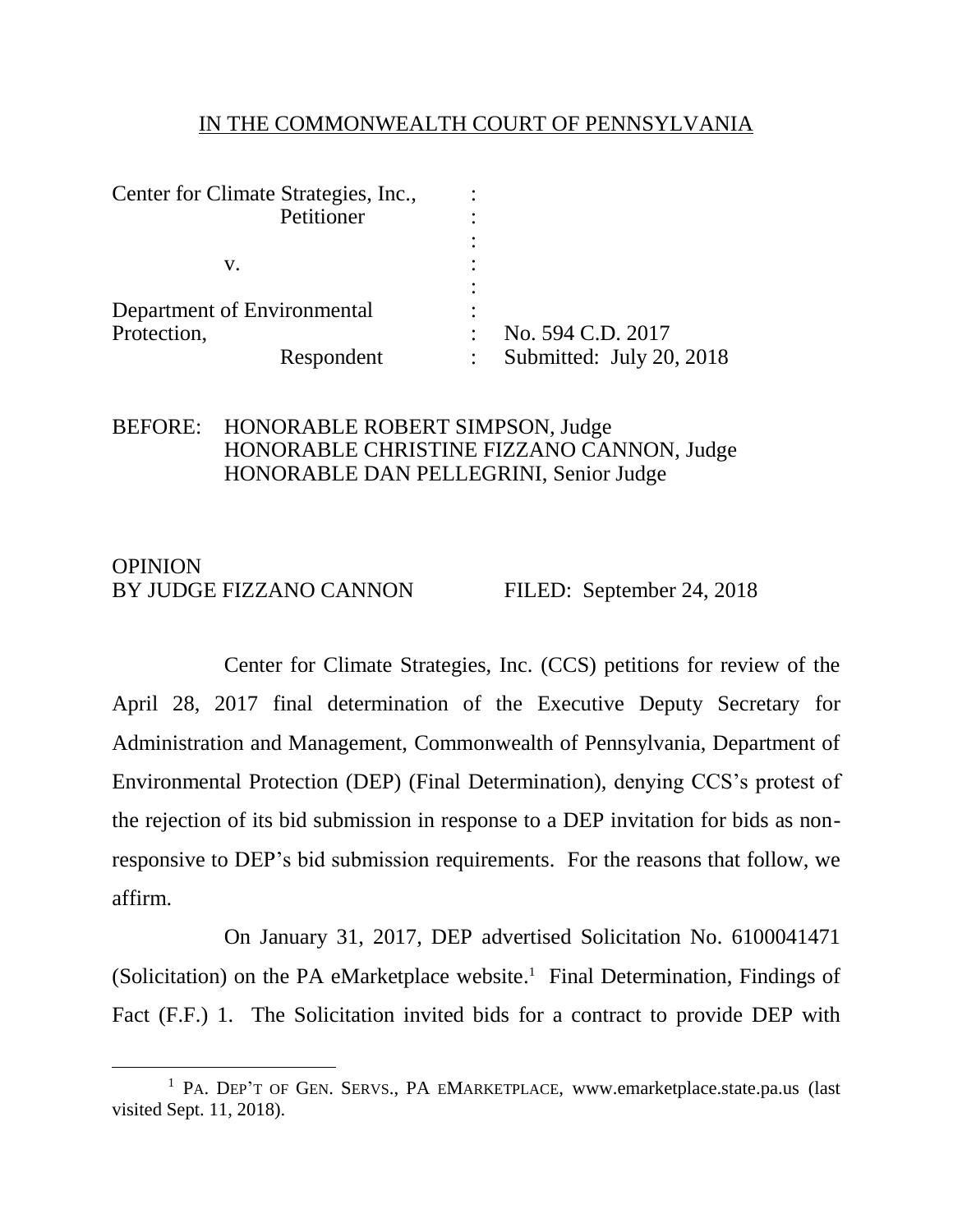technical and economic analysis services in support of the development of a statewide climate change action plan update, pursuant to the Pennsylvania Climate Change Act.<sup>2</sup> F.F. 2. The Advertisement for Solicitation (Advertisement) specified, in bold print, that potential contractors "**must go to http://www.pasupplierportal.state.pa.us [the PA Supplier Portal] to complete this bid.**" F.F. 5. The advertisement further expressly stated, also in bold print, that "**[r]esponses to this bid will only be accepted electronically.**" F.F. 4 (emphasis in original). The due date for bid submissions was 2:00 p.m. on February 21, 2017.<sup>3</sup> F.F. 9.

At 1:32 p.m. on February 21, 2017, CCS contacted the help line for the PA Supplier Portal. F.F. 12. Although CCS was already registered with the PA Supplier Portal, CCS's representative explained to the help line that CCS's listed point of contact was not a current CCS employee and further that CCS could not locate its password for the PA Supplier Portal. F.F. 11, 13-14. The help line instructed CCS to send an email to the PA Supplier Portal inbox address to request a change of its point of contact and password information, which CCS accordingly did at 1:39 p.m. F.F. 15-16.

CCS did not timely submit its bid submission for the Solicitation via the PA Supplier Portal by the due date of 2:00 p.m. on February 21, 2017. F.F. 20. Instead, at 1:57 p.m. on February 21, 2017, CCS sent an email to three DEP

<sup>2</sup> Act of July 9, 2008, P.L. 935, 71 P.S. §§ 1361.1-1361.8.

 $3$  Bid submissions for the Solicitation were originally due by 2:00 p.m. on February 14, 2017. F.F. 6. However, a February 7, 2017 addendum extended the Solicitation's due date to February 21, 2017 at 2:00 p.m. F.F. 9.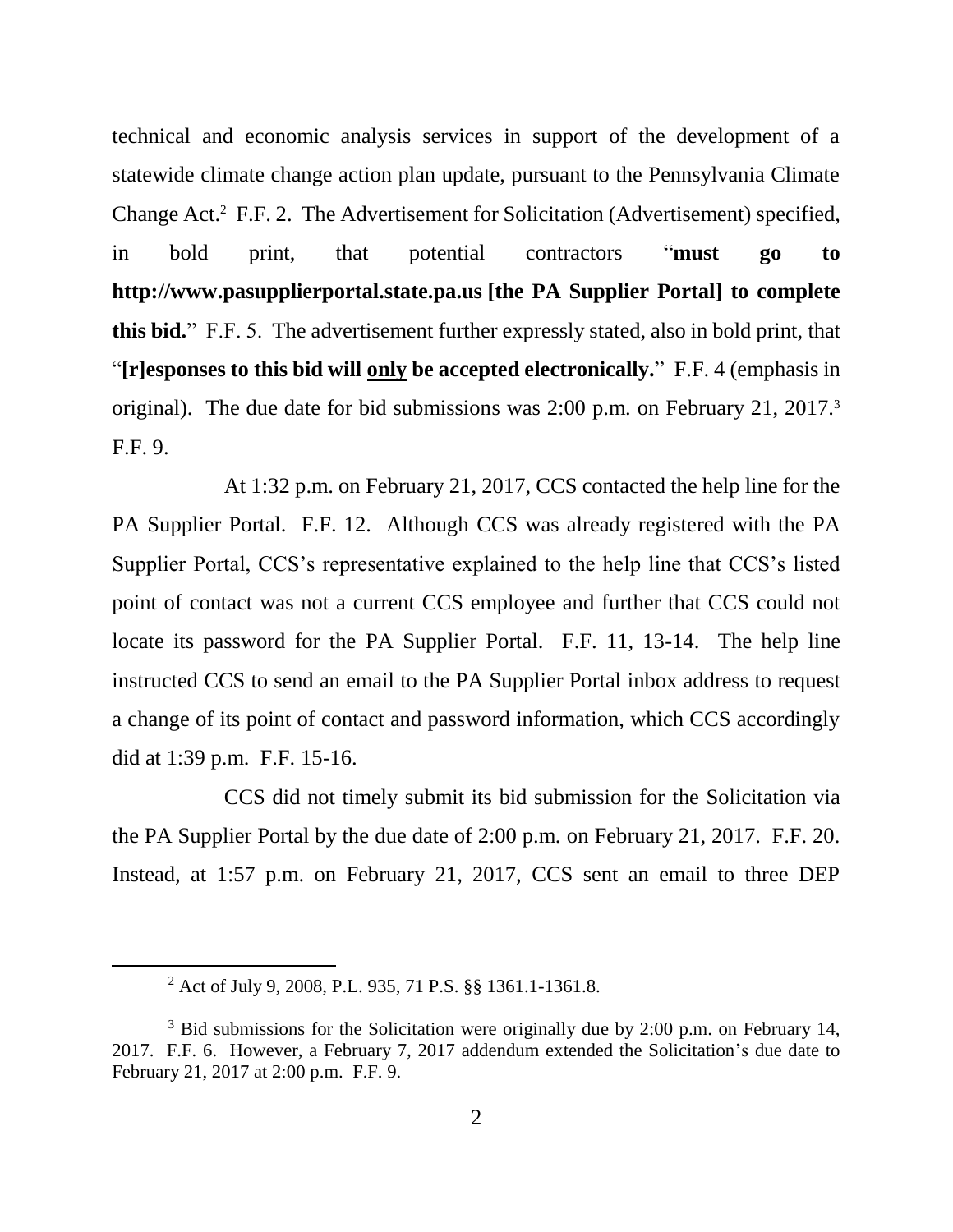$employees<sup>4</sup> attaching its bid submission materials for the Solicitation. F.F. 17-18.$ CCS's email stated that CCS was submitting its bid documentation via email as "a failsafe measure, undertaken because we have encountered challenges with the submission via the PA Supplier Portal eMarketplace." F.F. 19.

Although CCS sent its materials via email prior to the deadline, <sup>5</sup> DEP rejected CCS's bid submission as non-responsive to the bid submission requirements. F.F. 22-23. CCS protested DEP's rejection of its bid submission by letter dated February 27, 2017 (Protest) and received by DEP on February 28, 2017. F.F. 24-25. In the Protest, CCS argued that DEP should have accepted CCS's bid submission as responsive because "all the procurement requirements for the proposal were completed and transmitted prior to the deadline and CCS had made reasonable attempts to submit the proposal by way of the portal but was prevented from doing so because the portal was unavailable to CCS without agency assistance, which, in turn, was not available prior to the deadline." F.F. 26; Protest at 1.

DEP's contracting officer (CO) recommended that the Protest be denied as non-responsive because CCS failed to submit its bid through the electronic bidding portal in a memorandum dated March 13, 2017 (CO Response). F.F. 27-29. CCS filed a reply to the CO Response by letter dated March 16, 2017 (Reply to the CO Response). F.F. 30. In its Reply to the CO Response, CCS argued first that its failure to properly submit the bid resulted from the PA Supplier Portal's inadequate technical support, and second that the Solicitation provided no guidance on

<sup>&</sup>lt;sup>4</sup> CCS sent the email to Mark Brojakowski and Kelly Campbell, both of whom were DEP contacts for technical questions regarding the Solicitation, as well as to Sherry Morrow, DEP's contact person for the Solicitation's contracting and bidding procedures. F.F. 7-8, 17.

<sup>&</sup>lt;sup>5</sup> No party disputes that CCS electronically transmitted its bid submission to DEP via email prior to the deadline.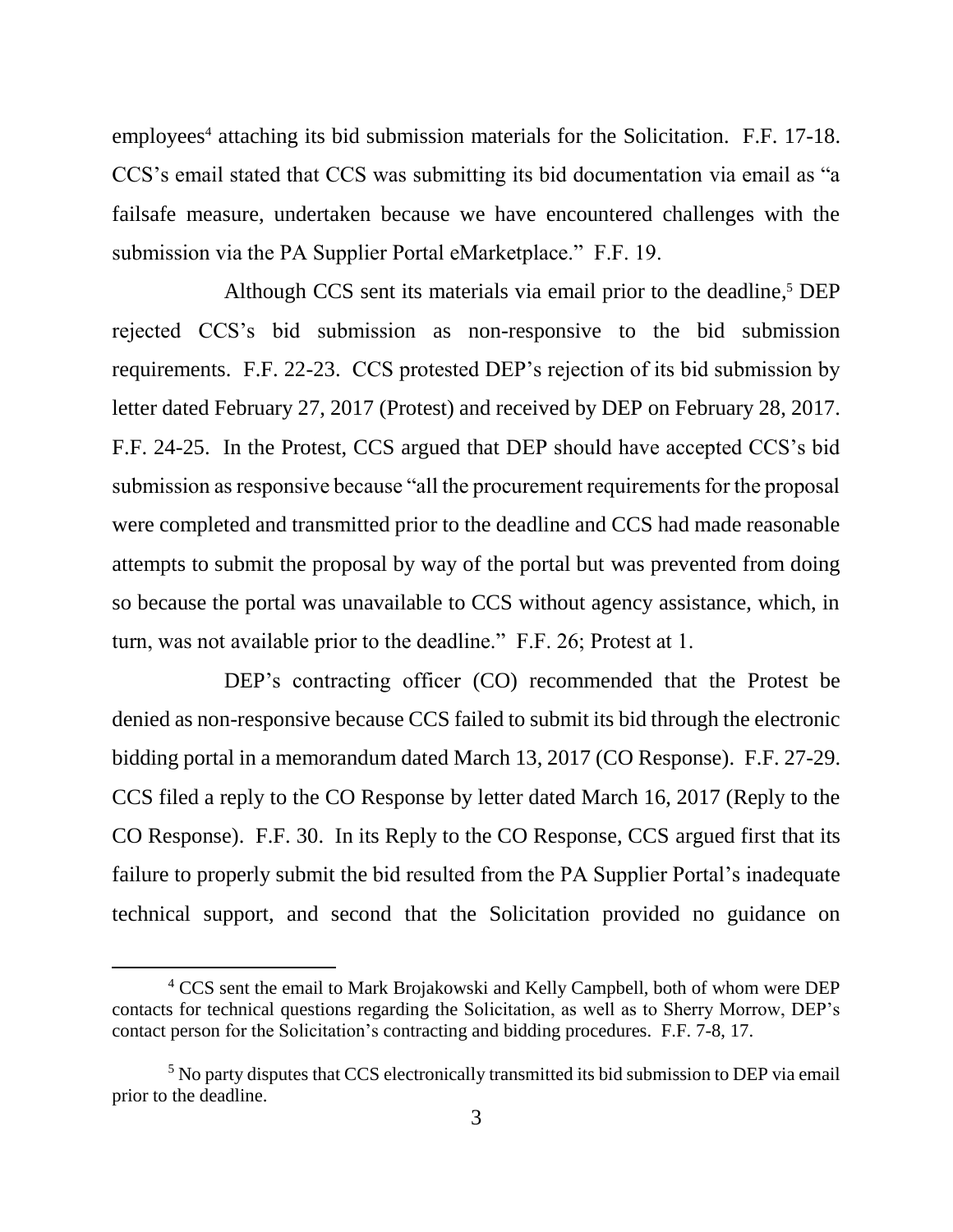registering points of contact or expected technical support wait times, to CCS's detriment. F.F. 31-32.

On April 28, 2017, DEP's Executive Deputy Secretary filed the Final Determination, which denied the Protest because CCS failed to comply with the mandatory requirement that prospective contractors submit their bids through the PA Supplier Portal. *See* Final Determination at 6. This timely appeal followed.<sup>6</sup>

On appeal, CCS argues that DEP erred when it rejected CCS's emailed bid submission as non-responsive to the bid submission requirements of the Solicitation. *See* CCS's Brief at 2-3, 6-9. CCS argues that "all stated requirements in the January 31, 2017 Solicitation for Bids were satisfied" and that the Solicitation did not specify that bids needed to be submitted through the PA Supplier Portal. *See id.* at 6-9. We do not agree.

The Commonwealth Procurement Code, 62 Pa. C.S. §§ 101-2311, provides that all bid evaluation criteria for a Commonwealth contract solicitation must appear in the invitation for bids for the specific solicitation. *See* 62 Pa. C.S. § 512(e). This Court has further explained as follows:

> Where specifications set forth in a bidding document are mandatory, they must be strictly followed for the bid to be valid, and a violation of those mandatory bidding instructions constitutes a legally disqualifying error for which a public agent may reject a bid.

<sup>6</sup> This Court determines protest appeals of the Commonwealth Procurement Code, 62 Pa. C.S. §§ 101-2311, based on the record certified by the agency. *Bureau Veritas N. Am., Inc. v. Dep't of Transp.*, 127 A.3d 871, 887 n.1 (Pa. Cmwlth. 2015); *see also* 62 Pa. C.S. § 1711.1(i). Unless we determine the agency determination to be arbitrary and capricious, an abuse of discretion, or contrary to law, this Court must affirm the agency determination. *Id.*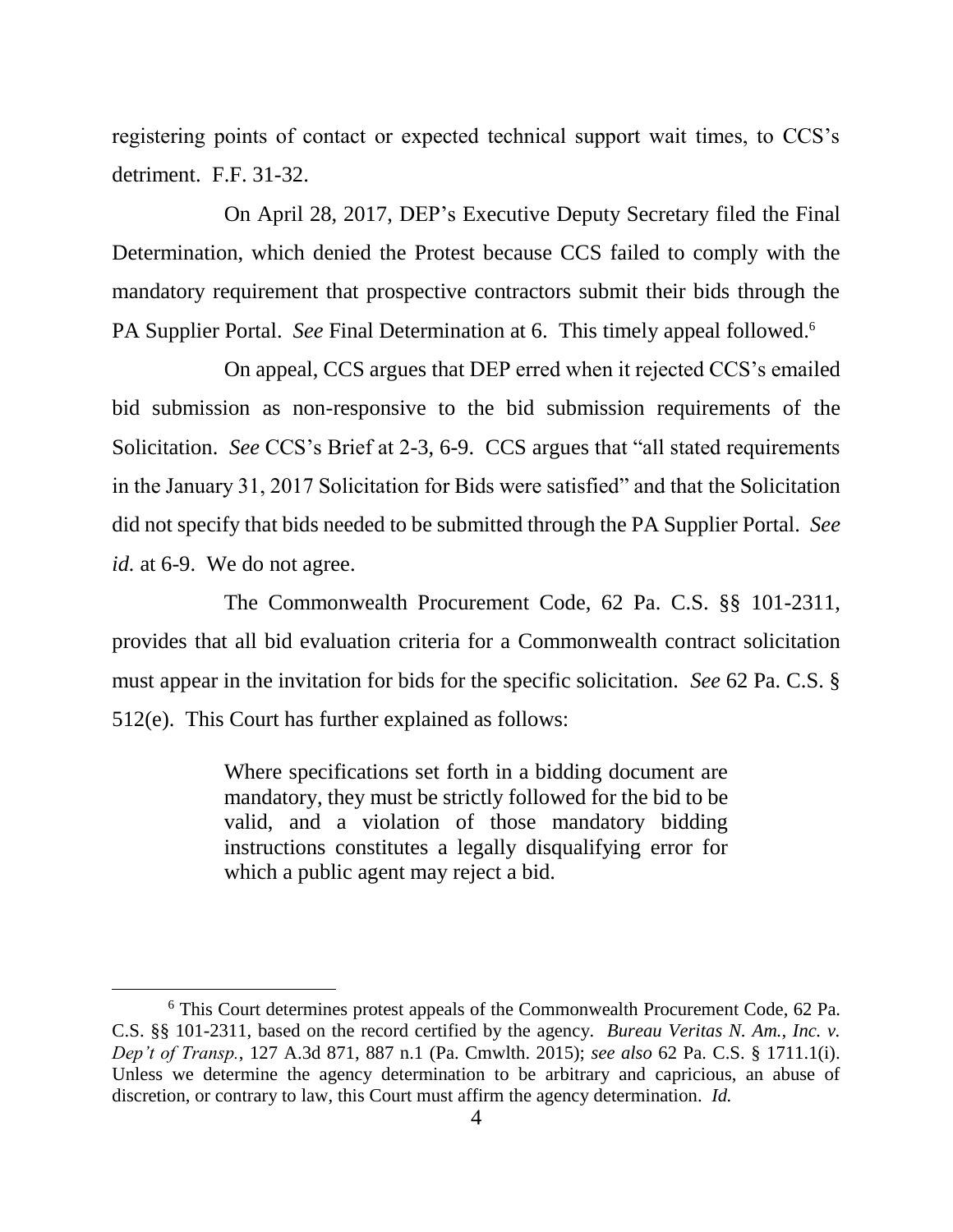*Glasgow, Inc. v. Pa. Dep't of Transp.*, 851 A.2d 1014, 1017 (Pa. Cmwlth. 2004) (citation omitted). Bidding instructions control whether bidding specifications are considered mandatory or waivable. *See id.* (noting agency removed any discretion it had to waive certain submission errors by making the requirement in question mandatory in the bidding instructions). Bids that fail to conform to all mandatory requirements and criteria contained in an invitation for bids are non-responsive to the invitation. 7

In the instant matter, the Solicitation's original invitation for bids explicitly stated that the invitation for bids included all documents attached to the invitation or incorporated by reference, as well as later-added addenda. *See* Invitation for Bid 35-140603 at 1. Therefore, the information and requirements contained in the Advertisement and posted on the PA eMarketplace website form part of the Solicitation's requirements/bid evaluation criteria. The Advertisement provided, in bold print:

#### **Responses to this bid will only be accepted electronically.**

Advertisement (emphasis in original); *see also* F.F. 4. On the very next line, also in bold print, the Advertisement further provided:

## **You must go to http://www.pasupplierportal.state.pa.us to complete this bid.**

l

<sup>7</sup> The Commonwealth Procurement Code defines a "responsive bid" as "a bid which conforms in all material respects to the requirements and criteria in the invitation for bids." 62 Pa. C.S. § 103.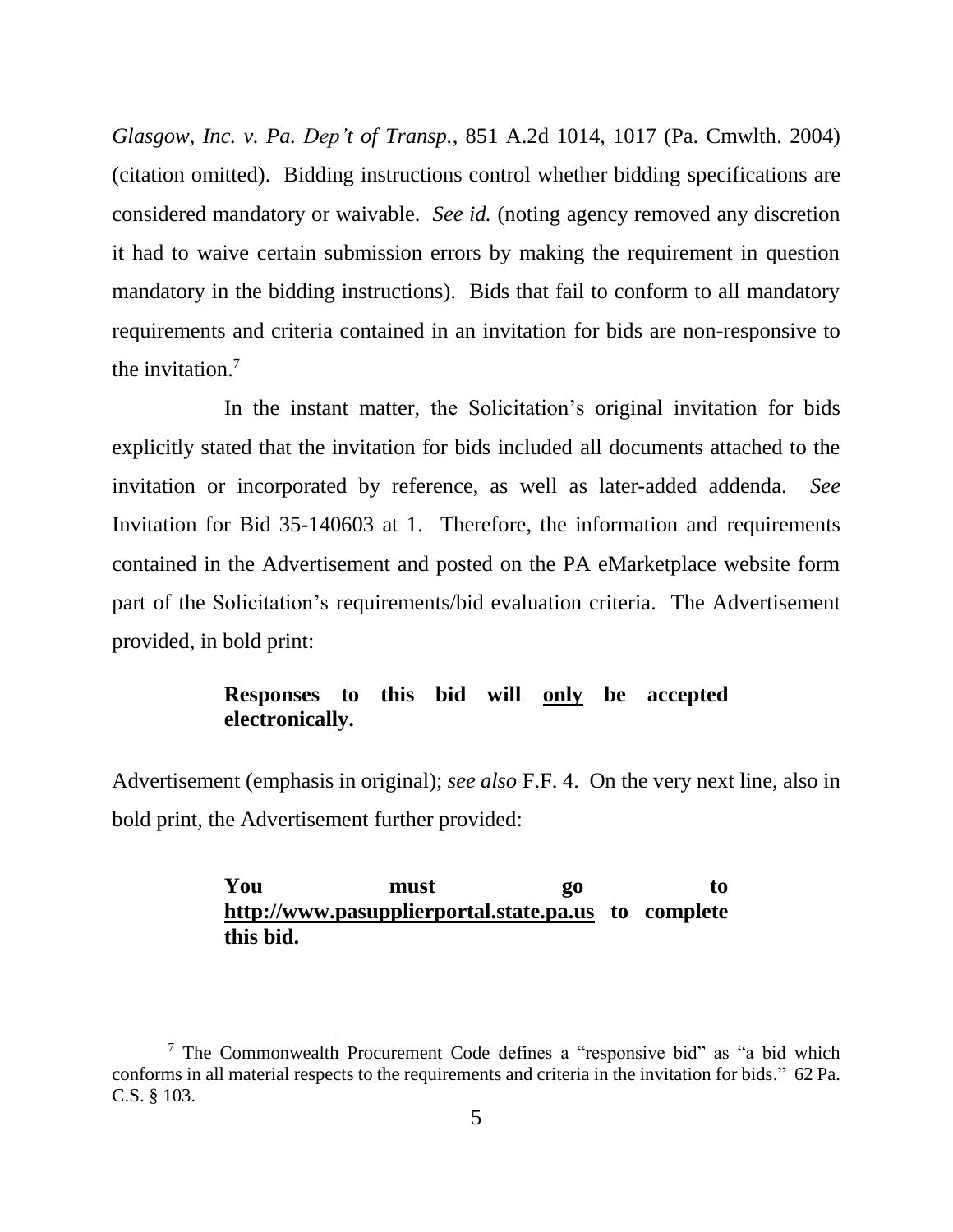*Id.*; *see also* F.F. 5. Accordingly, in addition to requiring electronic submission, the Solicitation specified the exact electronic submission method prospective contractors would need to employ to properly electronically submit their bids. *Id.* The use of the definite and unambiguous language "only" and "must" made the PA Supplier Portal use submission requirement mandatory and thus non-waivable. The Solicitation's mandate was clear and easily understood: to be considered for the contract, prospective contractors needed to timely submit their bids via the PA Supplier Portal. CCS's failure to comply with this unambiguous mandatory requirement rendered its bid non-responsive, regardless of the timely submission of its bid through a different electronic submission method.

For the preceding reasons, the Executive Deputy Secretary's Final Determination was not arbitrary, capricious, an abuse of discretion, or contrary to law. Accordingly, we affirm the April 28, 2017 Final Determination's rejection of CCS's bid submission as non-responsive to the bid submission requirements of the Solicitation.<sup>8</sup>

# \_\_\_\_\_\_\_\_\_\_\_\_\_\_\_\_\_\_\_\_\_\_\_\_\_\_\_\_\_\_\_\_\_\_ CHRISTINE FIZZANO CANNON, Judge

<sup>8</sup> Given our determinations that (1) electronic submission via the PA Supplier Portal submission was mandatory, and (2) that DEP did not err by rejecting CCS's bid submission as non-responsive, this Court need not address CCS's further argument discussing the materiality of CCS's defect and the underlying merits of its bid submission for the Solicitation. *See* CCS's Brief at 10-13.